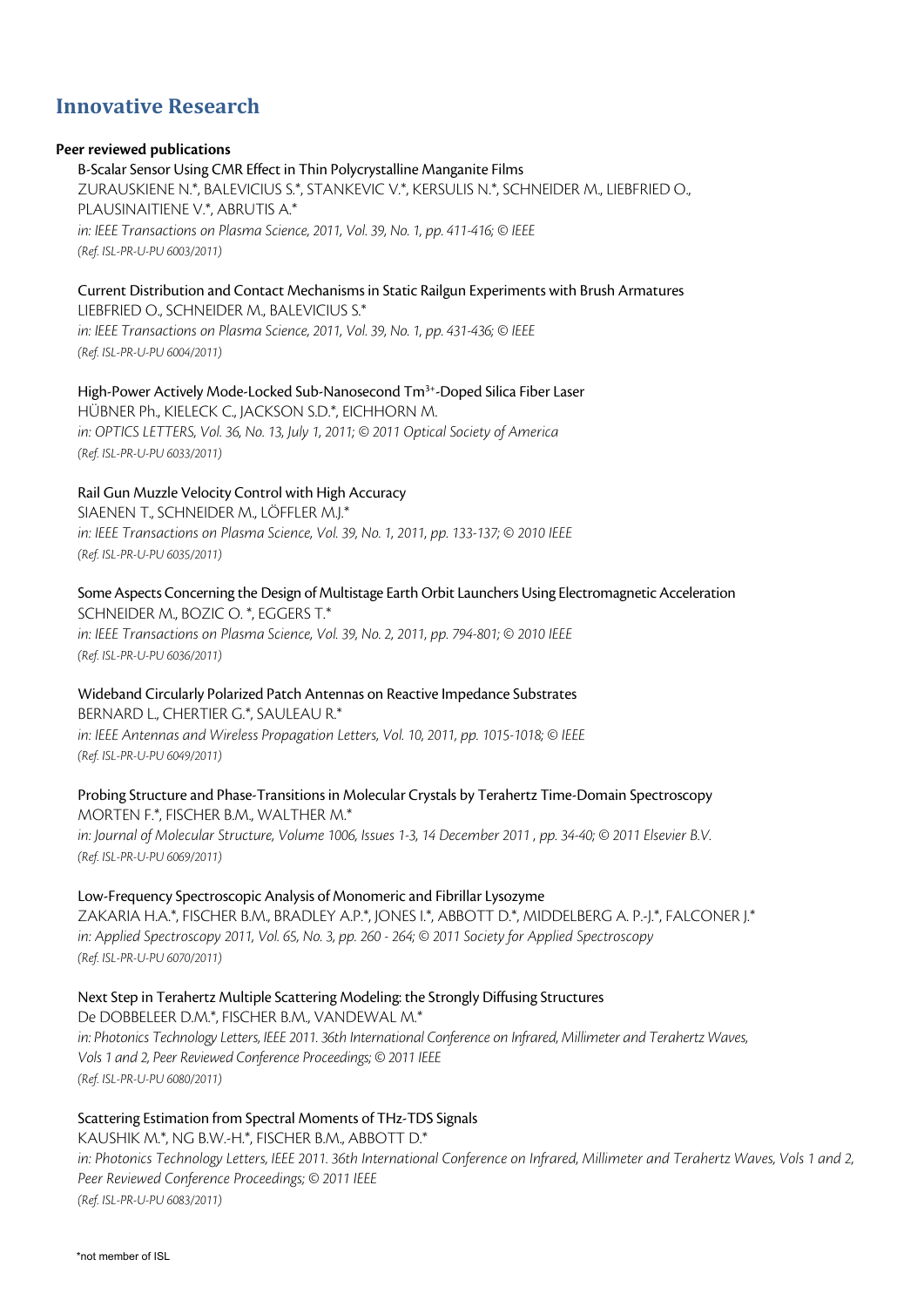# Morphological Analyses of Polybutylene Terephthalate by Terahertz Time-Domain Spectroscopy

FISCHER B.M., WIETZKE S.\*, REUTER M.\*, NESTLE N.\*, KLIMOV E.\*, KOCH M.\* in: Photonics Technology Letters, IEEE 2011. 36th International Conference on Infrared, Millimeter and Terahertz Waves, Vols 1 and 2, *Peer Reviewed Conference Proceedings; © 2011 IEEE (Ref. ISL-PR-U-PU 6084/2011)*

# Near-Field & Far-Field Modelling of a Sub-Wavelength THz Source

LIN H.\*, FUMEAUX Ch.\*, FISCHER B.M., ABBOTT D.\* *in: Photonics Technology Letters, IEEE 2011. 36th International Conference on Infrared, Millimeter and Terahertz Waves, Vols 1 and 2, Peer Reviewed Conference Proceedings; © 2011 IEEE (Ref. ISL-PR-U-PU 6085/2011)*

# Carbon Nanotube Concentration and Distribution Determination with Terahertz Waves

PETERS O.\*, FISCHER B.M., KOCH M.\*

*in: Photonics Technology Letters, IEEE 2011. 36th International Conference on Infrared, Millimeter and Terahertz Waves, Vols 1 and 2, Peer Reviewed Conference Proceedings; © 2011 IEEE (Ref. ISL-PR-U-PU 6090/2011)*

# Comparative Study of Heart Sound Localization Algorithms

MOUKADEM A.\*, DIETERLEN A.\*, HUEBER N., BRANDT C.\*, RAYMOND P. *Comparative Study of Heart Sound Localization Algorithms; Bioelectronics, Biomedical and Bioinspired Systems V, Prague, CZ, 2011 in: SPIE Proceedings Vol. 8068; © SPIE (Ref. ISL-PR-U-PU 6093/2011)*

# Localization of Heart Sounds Based on S-Transform and Radial Basis Function Neural Network

MOUKADEM A.\*, DIETERLEN A.\*, HUEBER N., BRANDT C.\*

*in: IFMBE Proceedings, 15th Nordic-Baltic Conference on Biomedical Engineering and Medical Physics, Copenhagen, DK, 2011, Vol. 34, pp. 168-171; © IFMBE (Int. Federation for Medical and Biological Engineering) (Ref. ISL-PR-U-PU 6094/2011)*

# Automatic Pedestrian Detection and Counting Applied to Urban Planning

MICHELAT T.\*, HUEBER N., RAYMOND P., PICHLER A., SCHAAL P.\*, DUGARET B.\* *in: AmI'10 Proceedings of the First International Joint Conference on Ambient Intelligence, Springer-Verlag Berlin, Heidelberg, pp. 285- 289; © Springer-Verlag (Ref. ISL-PR-U-PU 6096/2011)*

# Investigating a Radio Data Link to a Railgun Projectile - The Active Projectile

HUNDERTMARK S., VINCENT G. *in: IEEE Transactions on Plasma Science, Vol. 39, No. 1, pp. 422-425, January 2011; © 2010 IEEE (Ref. ISL-PR-U-PU 6097/2011)*

# Development of Advanced Thermoplastic Composite Projectiles for High-Velocity Shots with the PEGASUS Railgun

AVRIL C.\*, PERREUX D.\*, THIEBAUD F.\*, RECK B., HUNDERTMARK S. *in: IEEE Transactions on Plasma Science, Vol. 39, No. 12, pp. 3391-3395, Dec. 2011; © IEEE Nuclear and Plasma Sciences Society (Ref. ISL-PR-U-PU 6098/2011)*

Micro-Scale Energy Dissipation Mechanisms during Dynamic Fracture in Natural Polyphase Ceramic Blocks HOGAN J.D.\*, SPRAY J.G.\*, ROGERS R.J.\*, BOONSUE S.\*, VINCENT G., SCHNEIDER M. *in: International Journal of Impact Engineering 38 (2011), pp. 931-939; © 2011 ELSEVIER (Ref. ISL-PR-U-PU 6106/2011)*

# Vortex Induced Mach Waves in Supersonic Jets OERTEL H.\*, SEILER F., SRULIJES J. *in: Proceedings of the 28th International Symposium on Shock Waves, Manchester, UK, July 17-22, 2011 (Ref. ISL-PU 6043/2011)*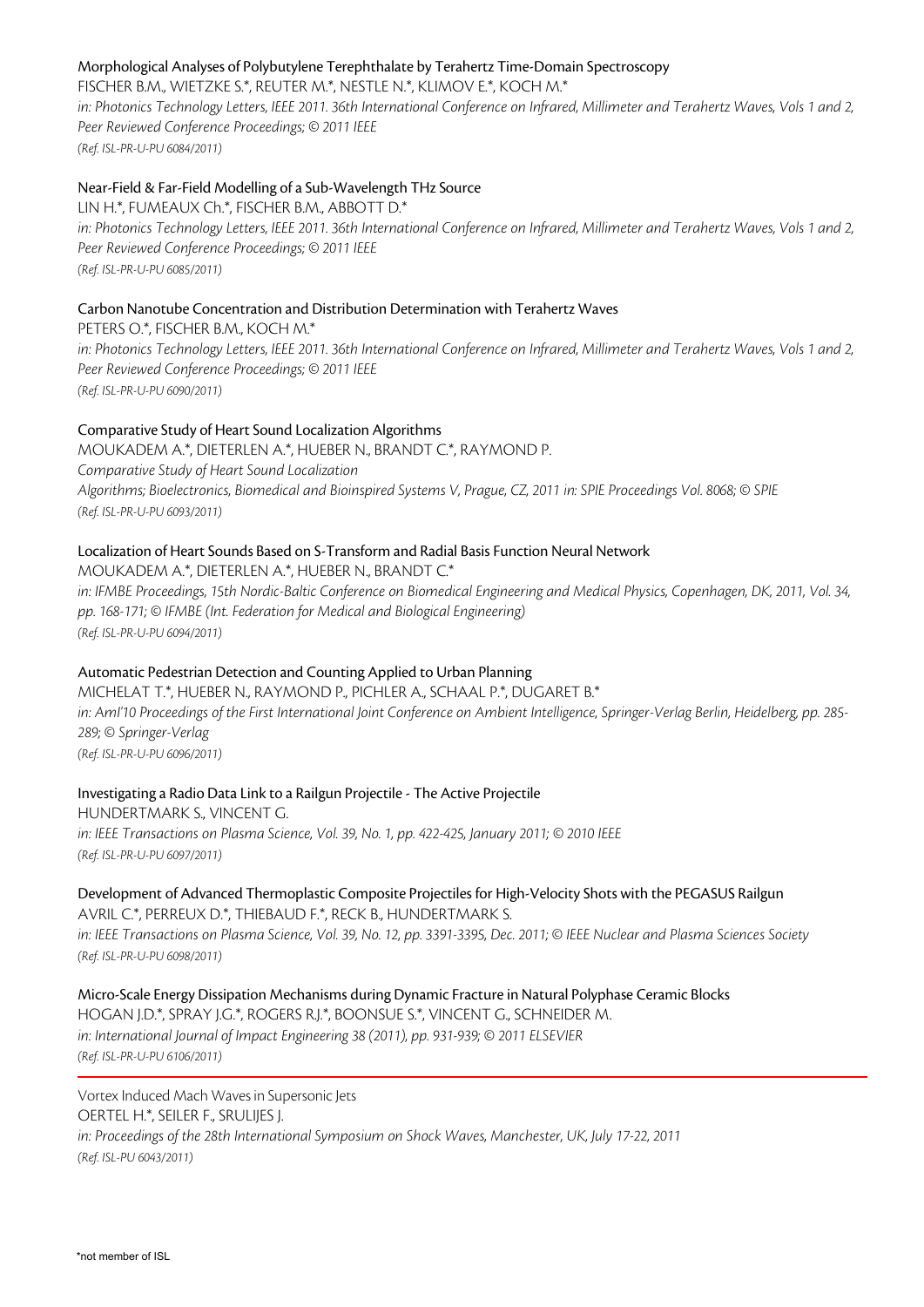# Detection and Identification of Explosives by their Spectral Fingerprints in the Far-Infrared or THz Region

FISCHER B.M., DEMARTY Y., SCHNEIDER M. *EUCDE - 1st EU Conference on the Detection of Explosives, Avignon, FR, March 14-16, 2011 (Ref. ISL-PU 6099/2011)*

# Morphological Studies on Polymers Using Terahertz Time-Domain Spectroscopy

WIETZKE S.\*, REUTER M.\*, JANSEN C.\*, JUNG T.\*, CHATTERJEE S.\*, FISCHER B.M., WIESAUER K.\*, KOCH M.\* *Advances in Polymer Science and Technology (APST) 2, Linz, AT, September 28-30, 2011 (Ref. ISL-PU 6100/2011)*

# Scattering Robust Features for Classification of Materials Using Terahaertz

KAUSHIK M.\*, NG B.W.-H.\*, FISCHER B.M., ABBOTT D.\* *ISSNIP 2011: Seventh International Conference on Intelligent Sensors, Sensor Networks and Information Processing, Adelaide, AU, December 6-9, 2011 (Ref. ISL-PU 6101/2011)*

# Three-Dimensional THz Active Imaging for Dual-Use

DEMARTY Y., FISCHER B.M., SCHNEIDER M. *6es Journées Térahertz, La Grande-Motte, FR, 25-27 mai 2011 (Ref. ISL-PU 6102/2011)*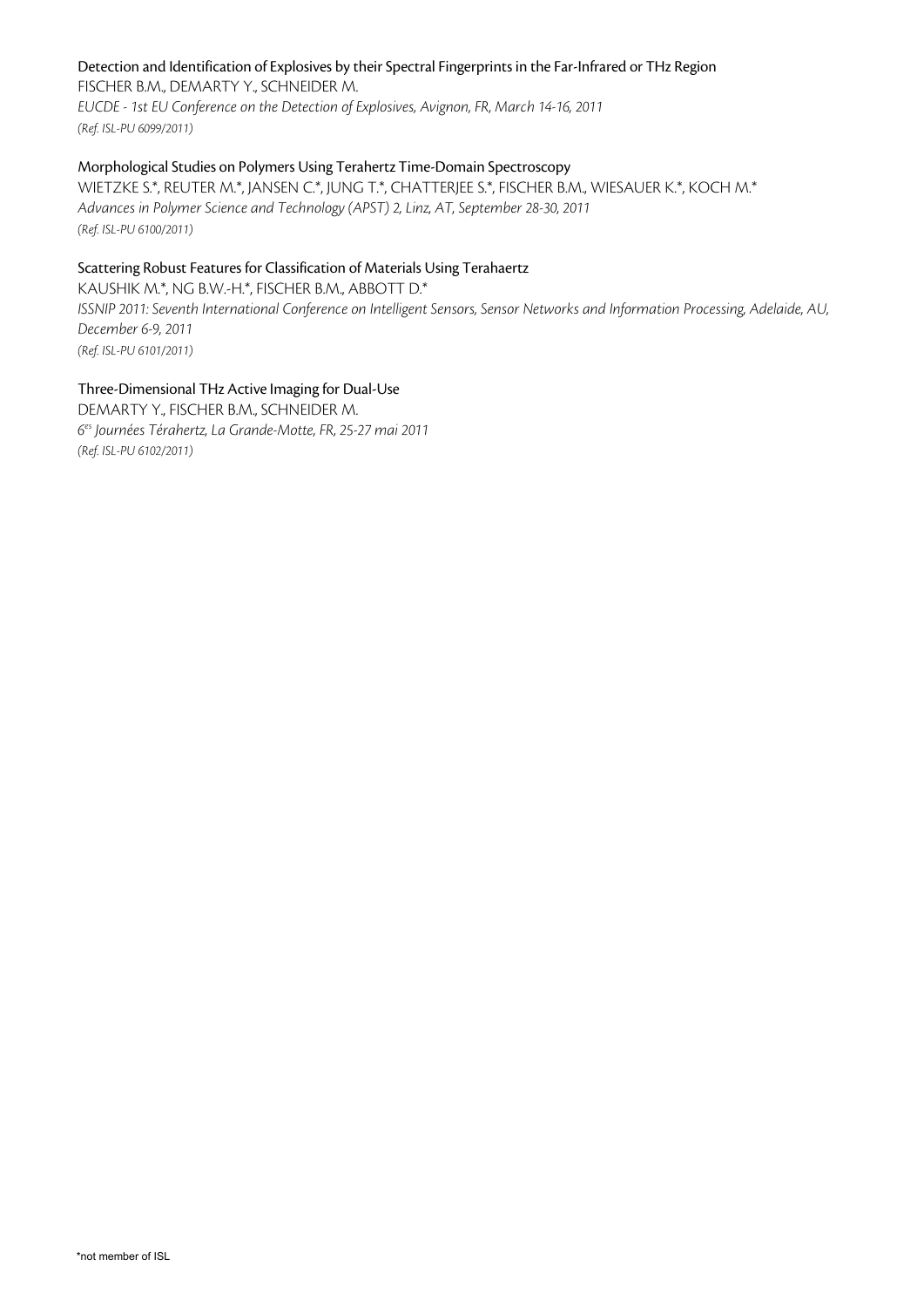# **Laser and Laser Applications**

#### Peer reviewed publications

# Multi-kW Er3+:YAG Solid-State Heat-Capacity Laser

EICHHORN M. *OSA Topical Meeting on Advanced Solid-State Photonics ASSP 2011, Istanbul, TR, February 14-18, 2011; © Optical Society of America. Postdeadline Paper AMF2 (Ref. ISL-PR-U-PU 6007/2011)*

# Novel All-Hardware Closed-Loop Adaptive Optics System Using Massively-Parallel Neural Processing

EICHHORN M., PICHLER A., RAYMOND P. *Photonics West 2011, San Francisco, CA, USA, 24-28.11.2011, Proceedings SPIE 7912-44; © SPIE (Ref. ISL-PR-U-PU 6010/2011)*

# Kilometer Range Filamentation: Study of Induced Damage on Target and Dazzling Effect

DURAND M.\*, HOUARD A.\*, PRADE B.\*, MYSYROWICZ A.\*, DURÉCU A.\*, MOREAU B.\*, FLEURY D.\*, VASSEUR O.\*, BORCHERT H., DIENER K., SCHMITT R., CARDINAL M.\*, FERNET A.\*, THÉBERGE F.\*, CHATEAUNEUF M.\* *Conference on Lasers and Electro-Optics (CLEO US), Baltimore/MD, US, May 1-6, 2011; © Optical Society of America (Ref. ISL-PR-U-PU 6011/2011)*

### High-Efficiency Multi-Kilowatt Er<sup>3+</sup>:YAG Solid-State Heat-Capacity Laser EICHHORN M. *in: OPTICS LETTERS Vol. 36, No. 7, pp. 1245-1247 (2011); © 2011 Optical Society of America (Ref. ISL-PR-U-PU 6019/2011)*

# Image Coding for Three-Dimensional Range-Gated Imaging

LAURENZIS M., BACHER E. *in: Applied Optics, Vol. 50, No. 21, 20 July 2011, pp. 3824-3828; © 2011 Optical Society of America (Ref. ISL-PR-U-PU 6038/2011)*

# Acoustical Sensors and a Range-Gated Imaging System in a Self-Routing Network for Advanced Threat Analysis

HENGY S., LAURENZIS M., SCHNEIDER A.

*in: GI-Edition Lecture Notes in Informatics, 41. Jahrestagung der Gesellschaft für Informatik e.V. (GI), 6th Workshop Sensor Data Fusion: Trends, Solutions, Applications (SDF 2011), Berlin, DE, October 4-7, 2011; © IEEE (Ref. ISL-PR-U-PU 6072/2011)*

# Reinforced Direct Bonding of Optical Materials by Femtosecond Laser Welding

HÉLIE D.\*, BÉGIN M.\*, LACROIX F., VALLÉE R.\* *To be published in: Applied Optics - Paper in press (Ref. ISL-PR-U-PU 6088/2011)*

Imagerie active : la maturité des systèmes ouvre de vastes perspectives Active Imaging: The System Maturity Offers Great Opportunities CHRISTNACHER F., LAURENZIS M., MONNIN D., LUTZ Y.

*in: Revue de l'Électricité et de l'Électronique, REE n° 11, décembre 2010; © SEE, Société de l'Électricité, de l'Électronique et des Technologies de l'Information et de la Communication*

*(Ref. ISL-U-PU 6008/2011)*

Optical Demining Probe: A Simple Device to Discriminate and Neutralize an Explosive Device

LACROIX F. *Conference MINWARA 2010, Monterey/CA, US, May 17-20, 2010 (Ref. ISL-PU 6013/2011)*

Multi-kW-Class 1.64 µm Er<sup>3+</sup>:YAG Lasers Based on Heat-Capacity Operation EICHHORN M.

*in: Optical Materials Express, Vol. 1, No. 3, pp. 321-331 (1 July 2011); © 2011 Optical Society of America (Ref. ISL-U-PU 6031/2011)*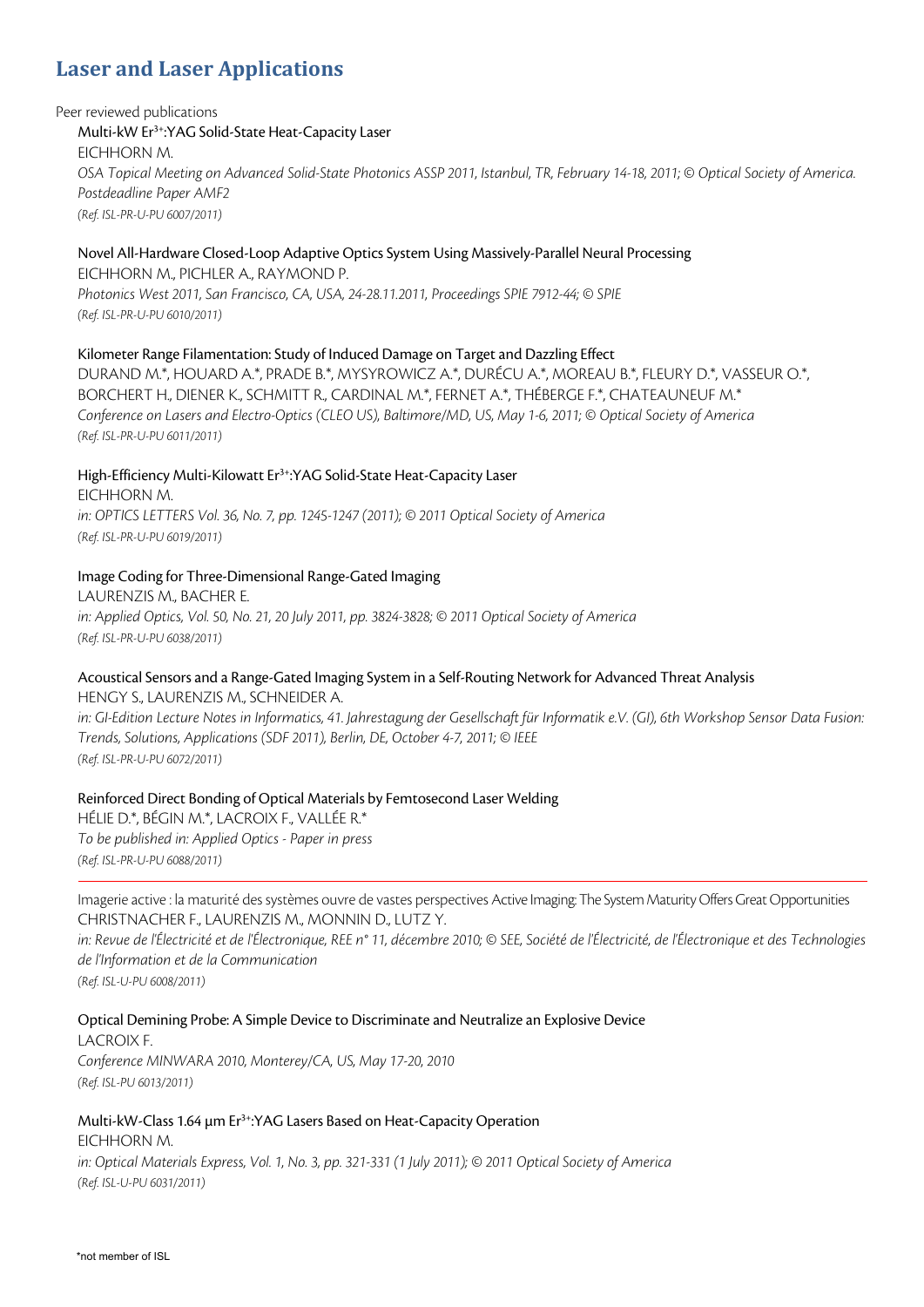### Two Methods for 3D Kilometric Scene Reconstruction Using Range-Gated Active Imaging Systems

CHRISTNACHER F., LAURENZIS M., MONNIN D., SCHERTZER S., SCHMITT G. *8th NATO Military Sensing Symposium (SET-169), Friedrichshafen, DE, May 16-18, 2011 (Ref. ISL-PU 6032/2011)*

#### Near Infrared Laser Illuminator for Very Long-Range Flash Active Imaging Applications

LUTZ Y., METZGER N. *SPIE Conference on Optical Systems Design, Marseille, FR, September 5-8, 2011; © SPIE (Ref. ISL-U-PU 6040/2011)*

# Optical Bonding Reinforced by Femtosecond Laser Welding

LACROIX F., HÉLIE D.\*, VALLEE R.\* *Conference SPIE Optics and Photonics, Paper 8126-37, San Diego/CA, US, August 21-25, 2011; © SPIE (Ref. ISL-U-PU 6041/2011)*

#### Damage Effects of Filaments on Non-Transparent Materials at Long Distances

DIENER K., BORCHERT H., SCHMITT R., DURAND M.\*, HOUARD A.\*, PRADE B.\*, MYSYROWICZ A.\*, DURÉCU A.\*, FLEURY D.\*, MOREAU B.\*, VASSEUR O.\*, THÉBERGE F.\*, CHATEAUNEUF M.\*, DUBOIS J.\* *SPIE Laser Damage Symposium XLIII: Annual Symposium on Optical Materials for High Power Lasers, Boulder/CO, US, September 18-21, 2011 in: SPIE Proceedings, Vol. 8190, Paper 8190-65; © SPIE (Ref. ISL-U-PU 6047/2011)*

#### New Approaches of Three-Dimensional Range-Gated Imaging in Scattering Environments

LAURENZIS M., CHRISTNACHER F., BACHER E., METZGER N., SCHERTZER S., SCHOLZ Th.\* *Electro-Optical Remote Sensing, Photonic Technologies, and Applications V, edited by Gary W. Kamerman, Ove Steinvall, Keith L. Lewis, Gary J. Bishop, John D. Gonglewski, in: SPIE Proceedings Vol. 8186-818603, © SPIE (Ref. ISL-U-PU 6060/2011)*

#### Investigation of the Image Coding Method for Three-Dimensional Range-Gated Imaging

LAURENZIS M., BACHER E., SCHERTZER S., CHRISTNACHER F. *in: Electro-Optical Remote Sensing, Photonic Technologies, and Applications V, edited by Gary W. Kamerman, Ove Steinvall, Keith L. Lewis, Gary J. Bishop, John D. Gonglewski, in: SPIE Proceedings, Vol. 8186-818604; © SPIE (Ref. ISL-U-PU 6061/2011)*

# Compact Efficient Mid-Infrared Laser Source: OP-GaAs OPO Pumped by Ho3+:YAG Laser

HILDENBRAND A., KIELECK C., LALLIER E.\*, FAYE D.\*, GRISARD A.\*, GERARD B.\*, EICHHORN M. *in: SPIE Proceedings, 2011, 8187, 81870H; © SPIE (Ref. ISL-U-PU 6095/2011)*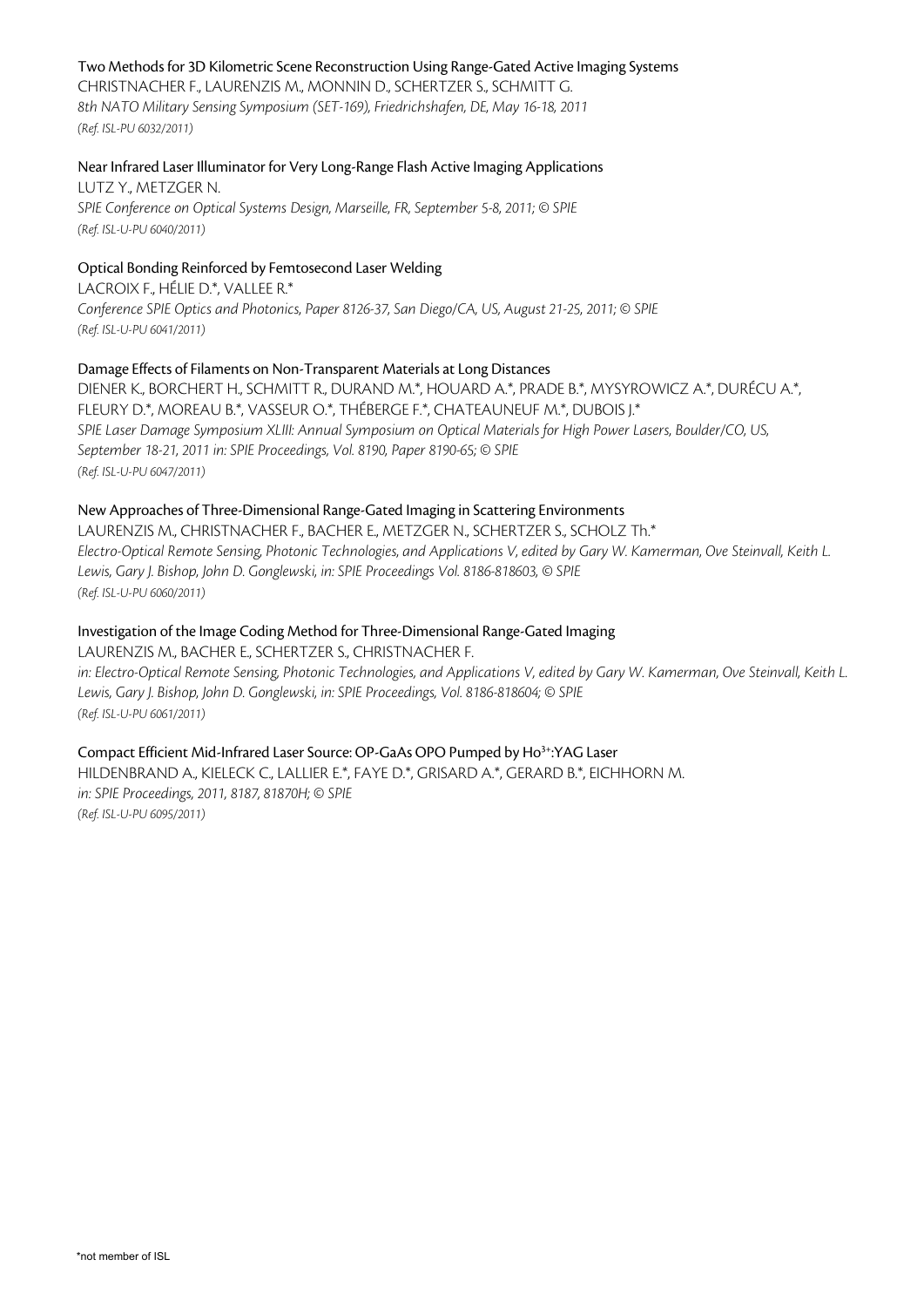# **Protection - Perforation - Detonics**

### **Peer reviewed publications**

Safer Energetic Materials by a Nanotechnological Approach

SIEGERT B., COMET M., SPITZER D. *in: Nanoscale, 2011; © The Royal Society of Chemistry 2011 (Ref. ISL-PR-U-PU 6045/2011)*

#### Evaluation of Strength Model Parameters from Taylor Impact Tests

NUSSBAUM J., FADERL N.

*11th International Conference on the Mechanical Behavior of Materials, Como Lake, IT, June 5-9, 2011 in: Procedia Engineering, Volume 10, 2011, pp. 3453-3458; © 2011 Published by Elsevier Ltd. (Ref. ISL-PR-U-PU 6075/2011)*

# Multi-Dimensional Two-Phase Flow Modeling Applied to Interior Ballistics

NUSSBAUM J. , HELLUY P.\*, HÉRARD J.-M.\*, BASCHUNG B. *Journal of Applied Mechanics, September 2011, Volume 78, Issue 5; © 2011 American Society of Mechanical Engineers (Ref. ISL-PR-U-PU 6103/2011)*

Reduced-Sensitivity Nanothermites Based on Filled Carbon Nanofibers SIEGERT B., COMET M., MULLER O., SCHNELL F., POURROY G.\*, SPITZER D. *in: Proceedings of EUROPYRO 2011/IPS 2011, Reims, FR, May 17-19, 2011 (Ref. ISL-PU 6025/2011)*

# Control of the Functioning Time of an all Secondary Laser Ignited Detonator

MOULARD H., FOUSSON E., RITTER A., MORY J. *EUROPYRO 2011, 37th IPS, Reims, FR, May 17-19, 2011 (Ref. ISL-PU 6027/2011)*

Ignition Temperature of Aluminum Particles behind an Incident Shock Wave at Different Particle Load Factors LIEB T., SCHLÖFFEL G., ALBERS H., EICHHORN A. *Proceedings of European Combustion Meeting, 28th June-1st July 2011, Cardiff, UK (Ref. ISL-PU 6039/2011)*

Ballistic Performances of 2139-T8 and 7449-T6 Aluminum Alloys GASQUERES C.\*, NUSSBAUM J., FALLET A.\* *26th International Symposium on Ballistics, Miami/FL, US, September 12-16, 2011 (Ref. ISL-PU 6073/2011)*

Evaluation of Strength Model Parameters for a CuTe Alloy NUSSBAUM J., FADERL N., KLAVZAR A. *Annual International Workshop 2011 on Dynamic Behavior of Structures and Materials, Interaction and Friction, Metz, FR, June 13-15, 2011 (Ref. ISL-PU 6074/2011)*

#### Specific Properties of Textile Composite Solutions to Improve Impact Protection PROVOST B.\*, LEFEBVRE M.\*, BOUSSU F.\*, NUSSBAUM J.

*2nd International Conference of Engineering Against Fracture (ICEAF II), Mykonos, GR, June 22-24, 2011 (Ref. ISL-PU 6076/2011)*

3D Flexible Hybrid Textile Structures against High Velocity Impact VILFAYEAU J.\*, BOUSSU F.\*, NUSSBAUM J. *26th International Symposium on Ballistics, Miami/FL, US, September 12-16, 2011 (Ref. ISL-PU 6077/2011)*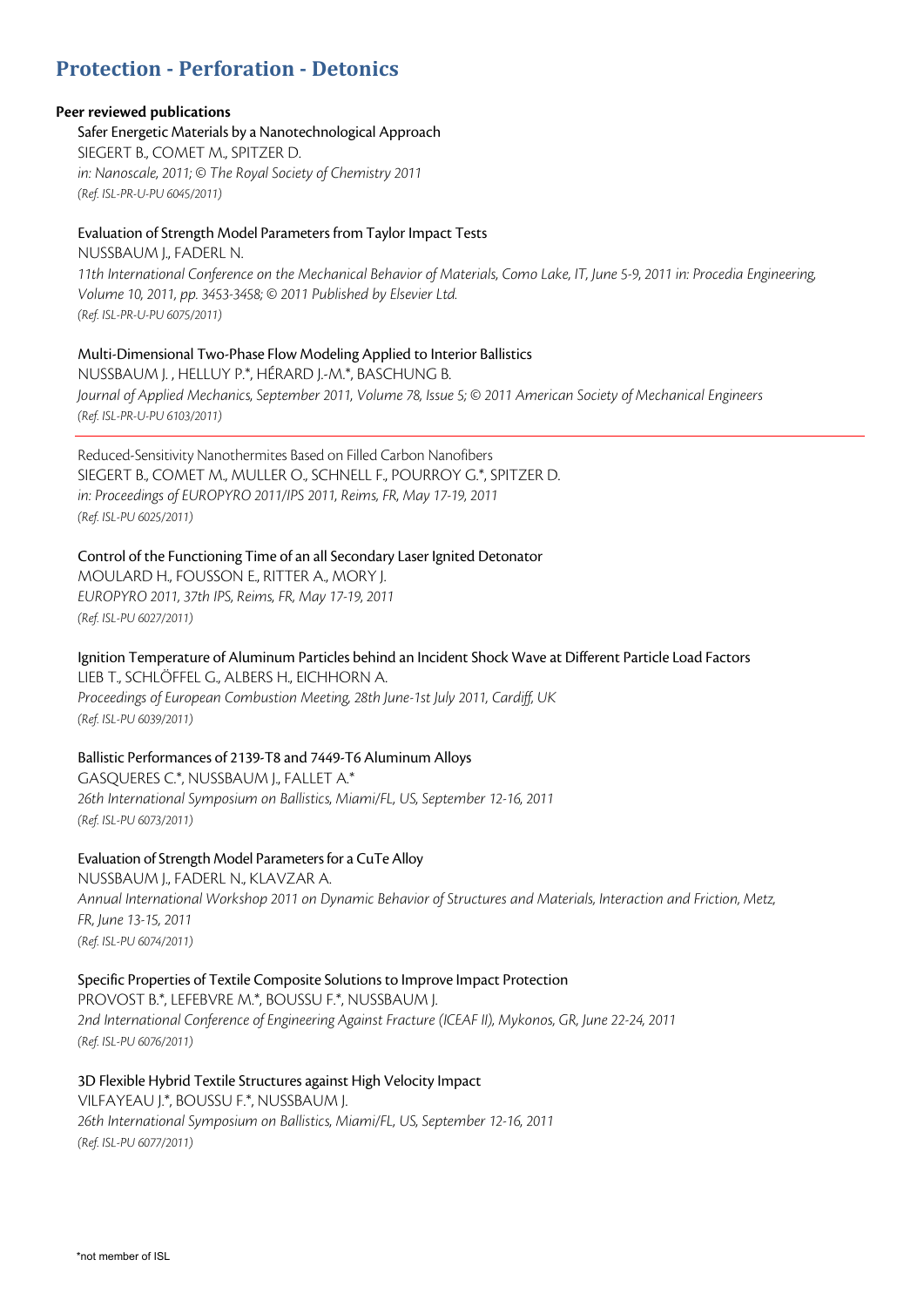#### Comportement spécifique de structures 3D interlock tissées contre les impacts à haute vitesse

*Specific Behaviour of 3D Warp Interlock Structures against High-Velocity Impacts* PROVOST B.\*, BOUSSU F.\*, LEFEBVRE M.\*, NUSSBAUM J. *JNC 17 - Journées Nationales sur les Composites, Poitiers, FR, 15-17 juin 2011 (Ref. ISL-PU 6078/2011)*

# Experimental and Computational Study on High Velocity Fragment Impacts

RONDOT F., NUSSBAUM J. *26th International Symposium on Ballistics, Miami/FL, US, September 12-16, 2011 (Ref. ISL-PU 6081/2011)*

# Experimental Strategies for the Desensitization of Nanothermites

COMET M., SIEGERT B., SCHNELL F., HAN K.-T., RISSE B., PICHOT V., SPITZER D. *in: Proceedings of the IPASS 2011, Bordeaux, FR, November 15-16, 2011 (Ref. ISL-PU 6082/2011)*

# Experimental and Computational Study of Lightweight Composite Armour against High Velocity Fragment Impact

THORAL PIERRE K.\*, LEQUIN M.\*, RONDOT F., NUSSBAUM J., QUIRION Y.\*, VALLEE D.\*, PETITPAS E.\* *LWAG - Light-Weight Armour Group for Defence & Security Meeting on "New Design Concepts in Light-Weight Armour for Vehicles", Aveiro, PT, October 27-28, 2011 (Ref. ISL-PU 6086/2011)*

# Experimental and Computational Study of High Velocity Fragment Impact

RONDOT F., NUSSBAUM J., THORAL PIERRE K.\*, LEQUIN M.\*, QUIRION Y.\*, VALLEE D.\*, PETITPAS E.\* *LWAG - Light-Weight Armour Group for Defence & Security Meeting on "New Concepts in Armour Engineering", Haifa, IL, March 16-17, 2011 (Ref. ISL-PU 6087/2011)*

# Enhanced Blast Evaluation in Confined Bunker

STURTZER M.-O, ECKENFELS D., LEGENDRE J.-F. *14th International Symposium on Interaction of the Effects of Munitions with Structures (ISIEMS), Seattle, WA/US, September 19-23, 2011 (Ref. ISL-PU 6092/2011)*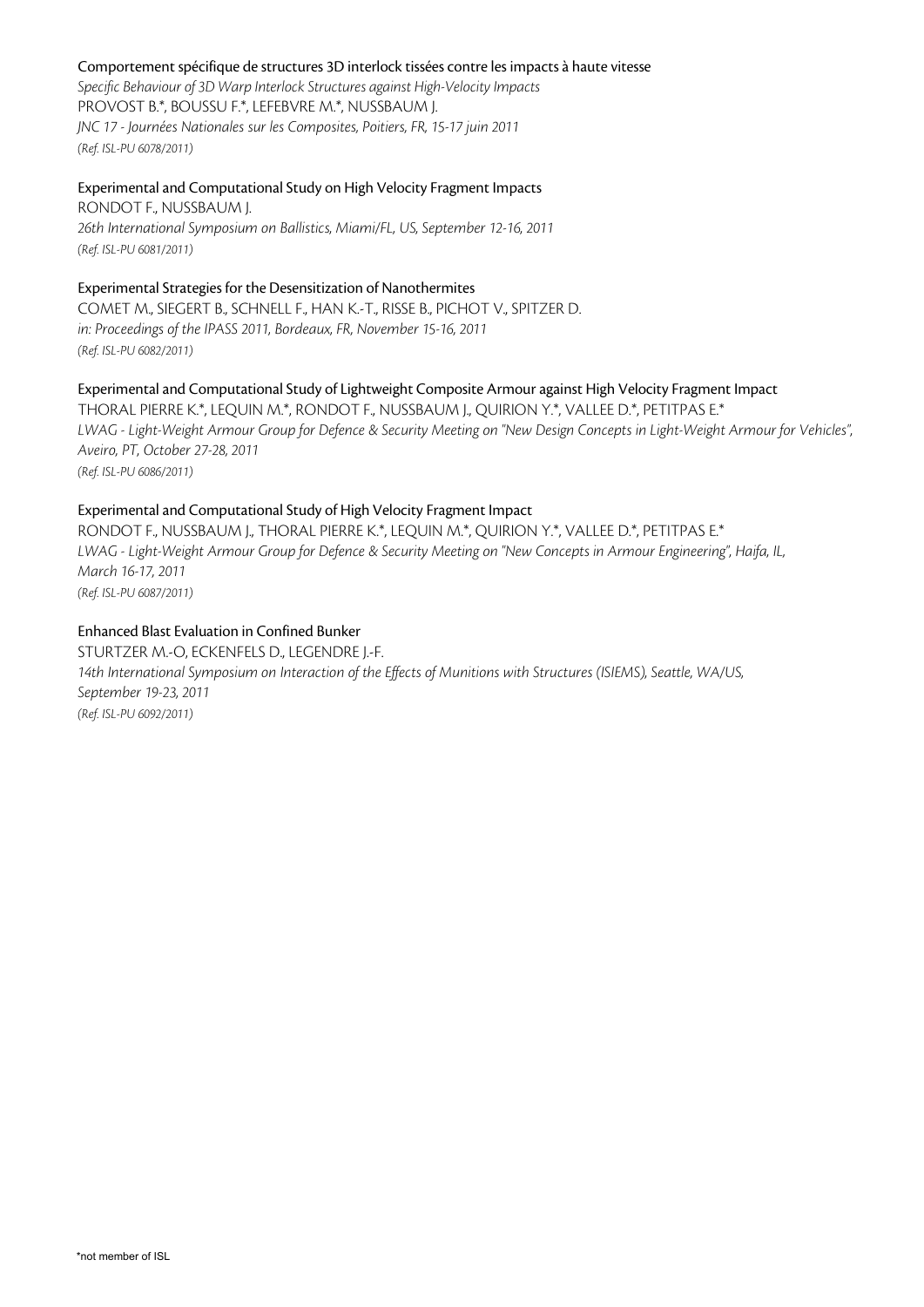# **Acoustics and Protection of the Soldier**

# Peer reviewed publications Talker-to-Listener Distance Effects on the Variations of the Intensity and the Fundamental Frequency of Speech FUX T., FENG G.\*, ZIMPFER V. *Proceedings of the 36th International Conference on Acoustics, Speech and Signal Processing (ICASSP), Prague, CZ, May 22-27, 2011; © IEEE (Ref. ISL-PR-U-PU 6012/2011)*

#### A Dome Shaped PVDF Loudspeaker Model

GAZENGEL B.\*, HAMERY P., LOTTON P.\*, RITTY A. *in: Acta Acustica United with Acustica, Vol. 97 (2011), pp. 800-808; © S. Hirzel Verlag - EAA (Ref. ISL-PR-U-PU 6054/2011)*

#### The Use of Weather Forecasts to Characterise Near-Surface Optical Turbulence

CHEINET S., BELJAARS A.\*, WEISS-WRANA K.\*, HURTAUD Y.\* *in: Boundary Layer Meteorol., 138, 453-473 (2011), © Springer Science + Business Media B.V. 2010 (Ref. ISL-PR-U-PU 6064/2011)*

### Local Structure Parameters of Temperature and Humidity in the Entrainment-Drying Convective Boundary Layer: A Large-Eddy Simulation Analysis

CHEINET S. , CUMIN P.\* *in: Journal of Applied Meteorology and Climatology, 50, 472-481 (2011), © 2011 American Meteorological Society (Ref. ISL-PR-U-PU 6065/2011)*

### Intrathoracic Pressure Impulse Predicts Pulmonary Contusion Volume in Ballistic Blunt Thoracic Trauma

PRAT N.\*, RONGIERAS F.\*, VOIGLIO E.\*, MAGNAN P., DESTOMBE C.\*, DEBORD E.\*, BARBILLON F.\*, FUSAI T.\*, SARRON J.-C.\* *in: Journal of Trauma-Injury, Infection & Critical Care: October 2010, Volume 69, Issue 4, pp. 749-755; © 2010 Lippincott Williams & Wilkins, Inc. (Ref. ISL-PR-U-PU 6071/2011)*

# Weapon Noise Exposure of the Soldier and its Measurement

# BUCK K., HAMERY P.

*159th Meeting of the Acoustical Society of America, Baltimore/MD, US, April 19-23, 2010 in: Journal of the Acoustical Society of America, Vol. 127, No. 3, p. 1878; © Acoustical Society of America (Ref. ISL-U-PU 6002/2011)*

Relevant Acoustic Features of Speech Signals for Natural-to-Shouted Voice Transformation FUX Th., FENG G.\*, ZIMPFER V. *Forum Acusticum 2011, Aalborg, DK, June 27-July 1st, 2011, © European Acoustics Association (Ref. ISL-U-PU 6016/2011)*

Advanced Detection of Weapon Firing for the Dismounted Soldier NAZ P., CHRISTNACHER F., HAMERY P., MONNIN D., LAURENZIS M., HENGY S. *8th NATO Military Sensing Symposium (SET-169), Friedrichshafen, DE, May 16-18, 2011 (Ref. ISL-PU 6024/2011)*

Networked Localization of Sniper Shots Using Acoustics HENGY S., HAMERY P., De MEZZO S., DUFFNER P. *SPIE Defense, Security + Sensing, Orlando/FL, US, April 25-28, 2011; © SPIE (Ref. ISL-U-PU 6030/2011)*

Natural-to-Shouted Voice Transformation for Distance Cues

FUX T., FENG G.\*, ZIMPFER V. *Pan-European Voice Conference (PEVOC9), Marseille, FR, August 31-September 3, 2011 (Ref. ISL-PU 6046/2011)*

\*not member of ISL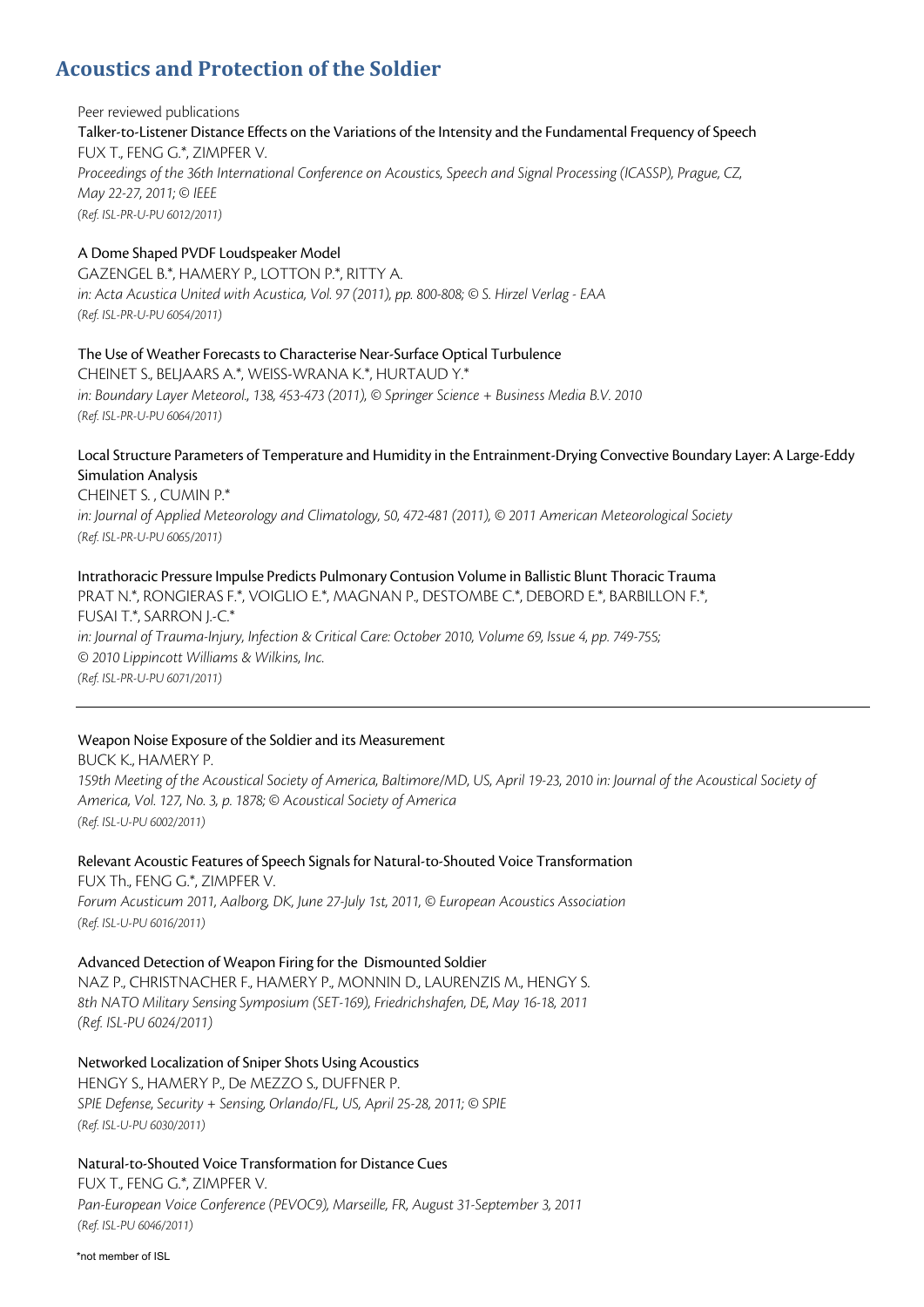# Asynchronous Localization of Snipers Using Acoustics: Challenges and First Results

HENGY S., De MEZZO S., DUFFNER P. *NATO RTO Meeting SET-176 / RSM-016 on Autonomous Sensing and Multi-Sensor Integration for ISR Applications, Cardiff, GB, October 24-25, 2011; © NATO (Ref. ISL-U-PU 6066/2011)*

#### Ambiguity in Phoneme Recognition when Using a Bone Conduction Microphone

BUCK K., ZIMPFER V. *Invited Paper presented at the 162 Meeting of the Acoustical Society of America, San Diego/CA, US, October 31-November 4, 2011 in: The Journal of the Acoustical Society of America, Vol. 130, No. 4, pp. 2468-2469; © Acoustical Society of America (Ref. ISL-U-PU 6067/2011)*

#### Evaluation of Hearing Protection Devices with High-Amplitude Impulse Noise

BUCK K., De MEZZO S., HAMERY P.

*Invited Paper presented at the 162 Meeting of the Acoustical Society of America, October 31-November 4, 2011, San Diego/CA, US in: The Journal of the Acoustical Society of America, Vol. 130, No. 4, p. 2433; © Acoustical Society of America (Ref. ISL-U-PU 6068/2011)*

#### Les équipements de protection individuelle contre le bruit en milieu opérationnel militaire. Partie 2 : Dualité protection et communication

*Personal Protective Equipment against Noise in Military Environment. Part 2: Duality Protection and Communication* HAMERY P., BUCK K., ZIMPFER V.

*in: Acoustique & Techniques, CIDB/SFA, n° 66, 4e trimestre 2011, pp. 15-19; © CIDB/SFA (Ref. ISL-U-PU 6089/2011)*

# Scattering of Plane Waves by Local Inhomogeneities and Turbulent Fluctuations: Comparison between Theory and Time-Domain Computations

EHRHARDT L., CHEINET S., JUVÉ D.\* *14th Long-Range Sound Propagation Symposium (LRSP), Baltimore/MD, US, March 17-18, 2011* 

*(Ref. ISL-PU 6104/2011)*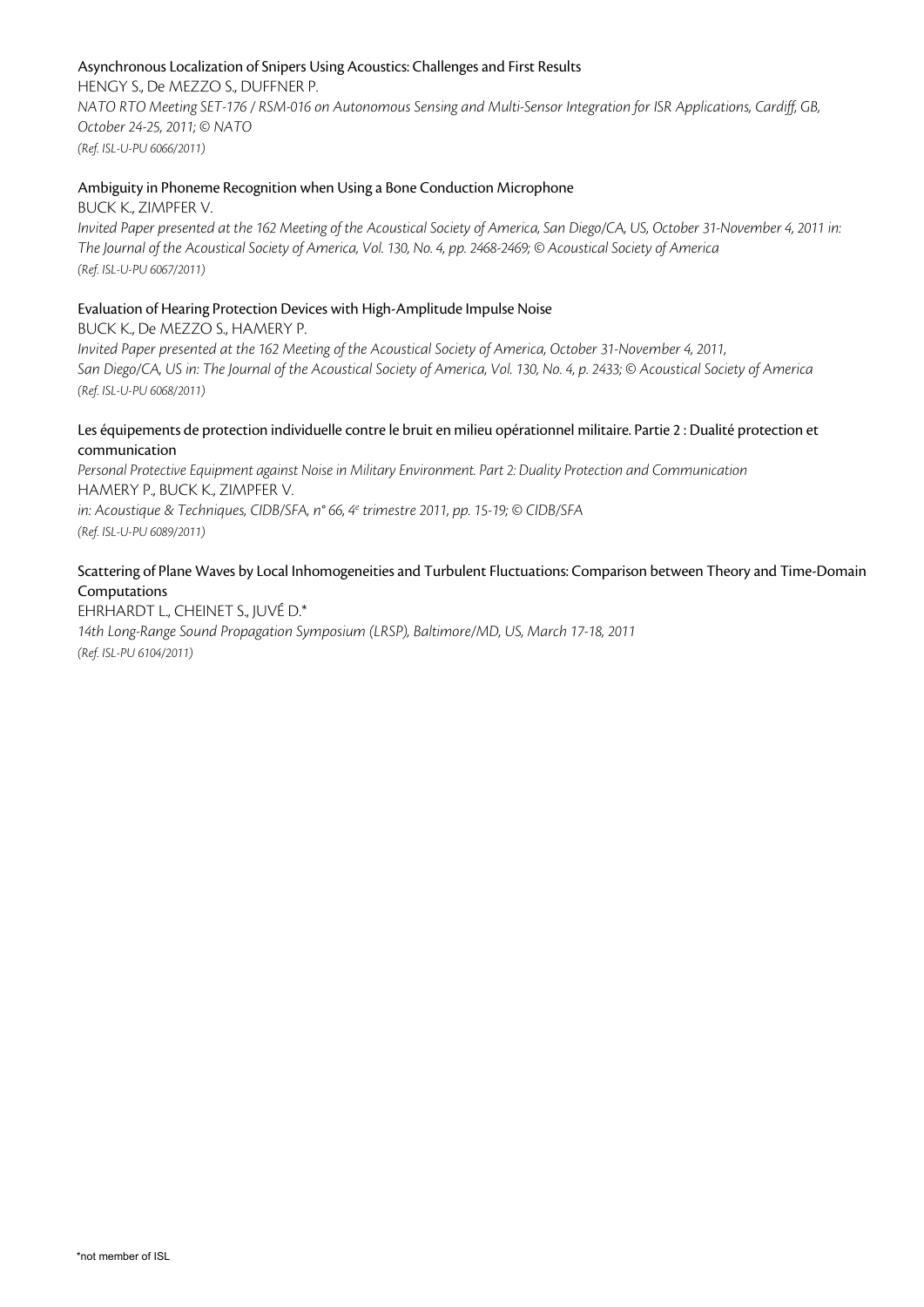# **Electrical Engineering**

# **Peer reviewed publications**

#### Twenty-Stage Toroidal XRAM Generator Switched by Countercurrent Thyristors

DEDIÉ Ph., BROMMER V., SCHARNHOLZ S. *in: IEEE Transactions on Plasma Science, Vol. 39, No. 1, January 2011, pp. 263-267; © IEEE (Ref. ISL-PR-U-PU 6005/2011)*

# Modular 50-kV IGBT Switch for Pulsed-Power Applications

ZORNGIEBEL V., HECQUARD M., SPAHN E., WELLEMAN A.\*, SCHARNHOLZ S. *in: IEEE Transactions on Plasma Science, Vol. 39, No. 1, January 2011; © IEEE (Ref. ISL-PR-U-PU 6006/2011)*

# Pulse Current Characterization of SiC GTO Thyristors

SCHARNHOLZ S., VERGNE B., KONRATH J.-P., PÂQUES G., ZORNGIEBEL V. *in: Materials Science Forum, Vols. 679-680 (2011), pp. 682-685; © 2011 Trans Tech Publications, Switzerland (Ref. ISL-PR-U-PU 6014/2011)*

# Graded Etched Junction Termination for SiC Thyristors

PÂQUES G., DHEILLY N.\*, PLANSON D.\*, De DONCKER R.W.\*, SCHARNHOLZ S. *in: Materials Science Forum, Vols. 679-680 (2011), pp. 457-460; © 2011 Trans Tech Publications, Switzerland (Ref. ISL-PR-U-PU 6017/2011)*

# Investigation of Epitaxial SiC PiN Diodes with Variable Mesa Height

PÂQUES G., SCHARNHOLZ S., KONRATH J.-P., DHEILLY N.\*, PLANSON D.\*, De DONCKER R.W.\* *in: Materials Science Forum, Vols. 679-680 (2011), pp. 473-476, © 2011 Trans Tech Publications, Switzerland (Ref. ISL-PR-U-PU 6018/2011)*

# Optical Triggering of SiC Thyristors Using UV LEDs

DHEILLY N.\*, PÂQUES G., SCHARNHOLZ S., BEVILACQUA P.\*, RAYNAUD C.\*, NGUYEN D.-M.\*, De DONCKER R.W.\*, PLANSON D.\* *in: ELECTRONICS LETTERS, 31st March 2011, Vol. 47, No. 7; © The Institution of Engineering and Technology 2011 (Ref. ISL-PR-U-PU 6020/2011)*

# Optical Triggering of 4H-SiC Thyristors with a 365 nm UV LED

DHEILLY N.\*, PÂQUES G., PLANSON D.\*, BEVILACQUA P.\*, SCHARNHOLZ S. *in: Materials Science Forum, Vols. 679-680 (2011), pp. 690-693; © 2011 Trans Tech Publications, Switzerland (Ref. ISL-PR-U-PU 6021/2011)*

Avalanche Diodes with Low Temperature Dependence in 4H-SiC Suitable for Parallel Protection NGUYEN D.-M.\*, PÂQUES G., DHEILLY N.\*, RAYNAUD C.\*, TOURNIER D.\*, KONRATH J.-P., SCHARNHOLZ S., PLANSON D.\*

*in: Materials Science Forum, Vols. 679-680 (2011), pp. 567-570; © 2011 Trans Tech Publications, Switzerland (Ref. ISL-PR-U-PU 6022/2011)*

# The Structural Mechanics of Rail Guns with Discrete Supports Showing the Influence of DES

TUMONIS L.\*, SCHNEIDER M., KAČIANAUSKAS R.\*, VADLUGA V.\* *in: IEEE Transactions on Plasma Science, Vol. 39, No. 1, January 2011, pp. 144-148; © 2010 IEEE (Ref. ISL-PR-U-PU 6034/2011)*

# Three-Stage Superconducting XRAM Generator

DEDIÉ Ph., BROMMER V., BADEL A.\*, TIXADOR P.\* *in: IEEE Transactions on Dielectrics and Electrical Insulation, Vol. 18, No. 4, August 2011, pp. 1189-1193; © IEEE (Ref. ISL-PR-U-PU 6048/2011)*